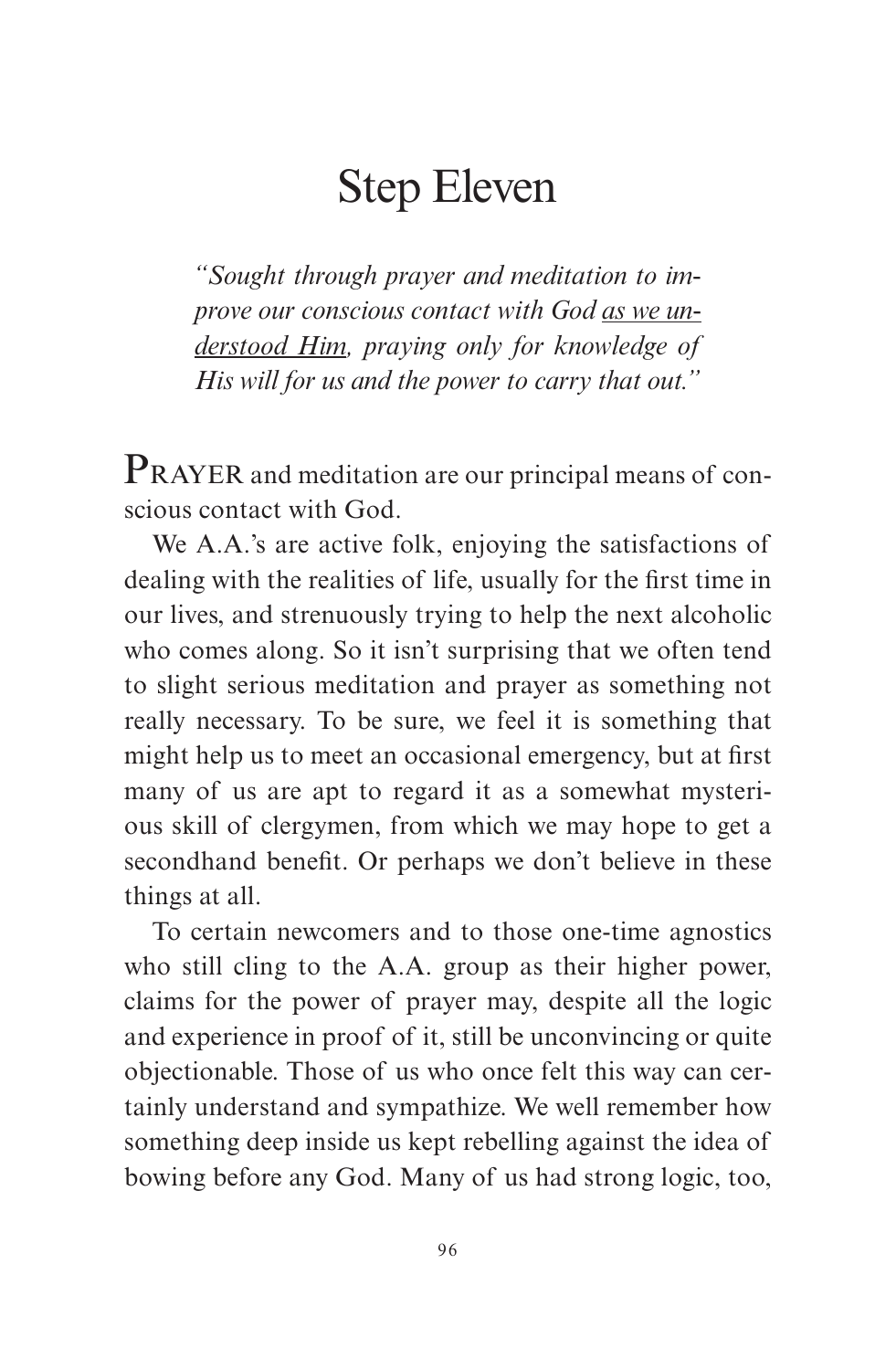which "proved" there was no God whatever. What about all the accidents, sickness, cruelty, and injustice in the world? What about all those unhappy lives which were the direct result of unfortunate birth and uncontrollable circumstances? Surely there could be no justice in this scheme of things, and therefore no God at all.

Sometimes we took a slightly different tack. Sure, we said to ourselves, the hen probably did come before the egg. No doubt the universe had a "first cause" of some sort, the God of the Atom, maybe, hot and cold by turns. But certainly there wasn't any evidence of a God who knew or cared about human beings. We liked A.A. all right, and were quick to say that it had done miracles. But we recoiled from meditation and prayer as obstinately as the scientist who refused to perform a certain experiment lest it prove his pet theory wrong. Of course we finally did experiment, and when unexpected results followed, we felt different; in fact we *knew* different; and so we were sold on meditation and prayer. And that, we have found, can happen to anybody who tries. It has been well said that "almost the only scoffers at prayer are those who never tried it enough."

Those of us who have come to make regular use of prayer would no more do without it than we would refuse air, food, or sunshine. And for the same reason. When we refuse air, light, or food, the body suffers. And when we turn away from meditation and prayer, we likewise deprive our minds, our emotions, and our intuitions of vitally needed support. As the body can fail its purpose for lack of nourishment, so can the soul. We all need the light of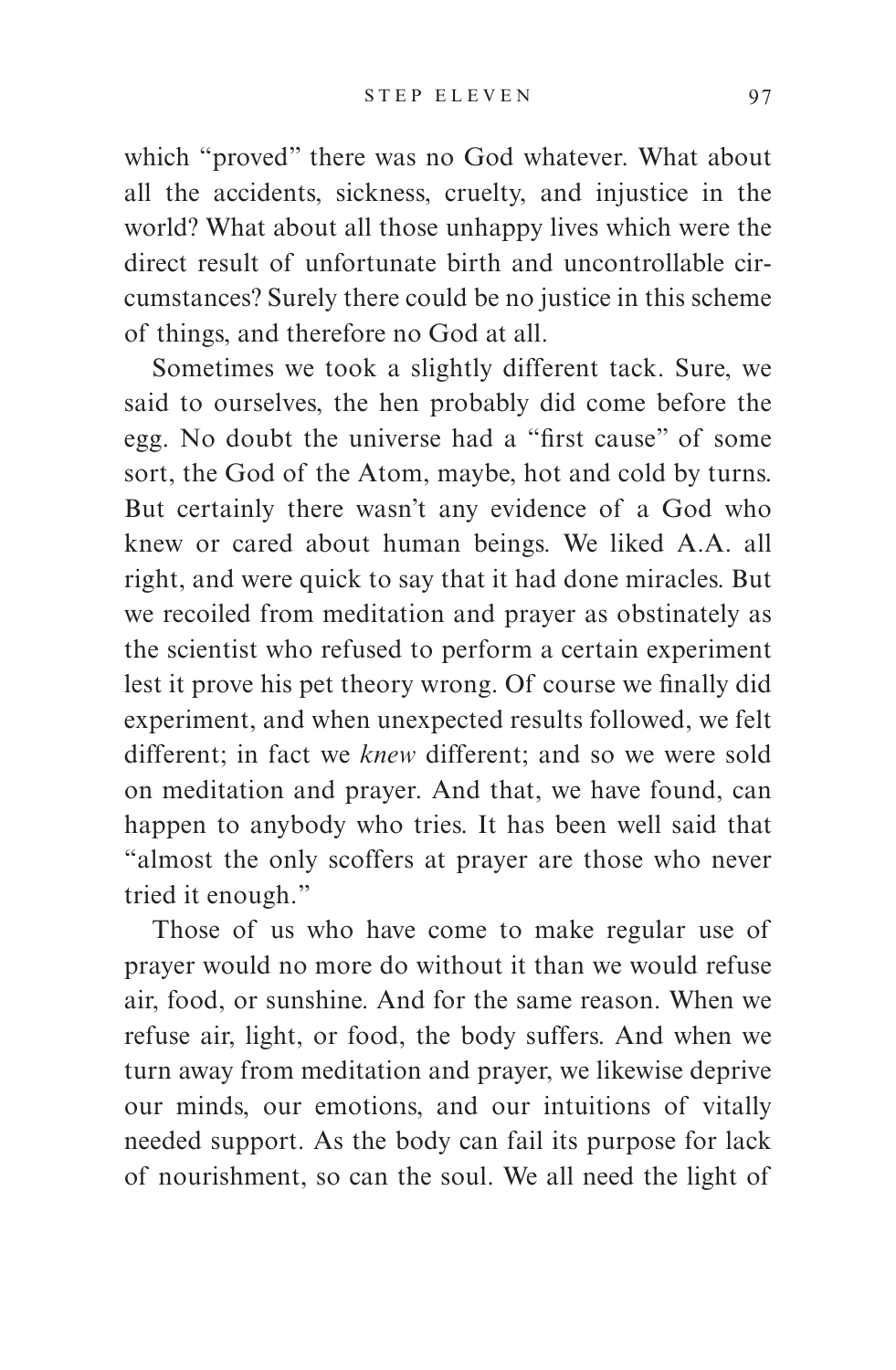God's reality, the nourishment of His strength, and the atmosphere of His grace. To an amazing extent the facts of A.A. life confirm this ageless truth.

There is a direct linkage among self-examination, meditation, and prayer. Taken separately, these practices can bring much relief and benefit. But when they are logically related and interwoven, the result is an unshakable foundation for life. Now and then we may be granted a glimpse of that ultimate reality which is God's kingdom. And we will be comforted and assured that our own destiny in that realm will be secure for so long as we try, however falteringly, to find and do the will of our own Creator.

As we have seen, self-searching is the means by which we bring new vision, action, and grace to bear upon the dark and negative side of our natures. It is a step in the development of that kind of humility that makes it possible for us to receive God's help. Yet it is only a step. We will want to go further.

We will want the good that is in us all, even in the worst of us, to flower and to grow. Most certainly we shall need bracing air and an abundance of food. But first of all we shall want sunlight; nothing much can grow in the dark. Meditation is our step out into the sun. How, then, shall we meditate?

The actual experience of meditation and prayer across the centuries is, of course, immense. The world's libraries and places of worship are a treasure trove for all seekers. It is to be hoped that every A.A. who has a religious connection which emphasizes meditation will return to the practice of that devotion as never before. But what about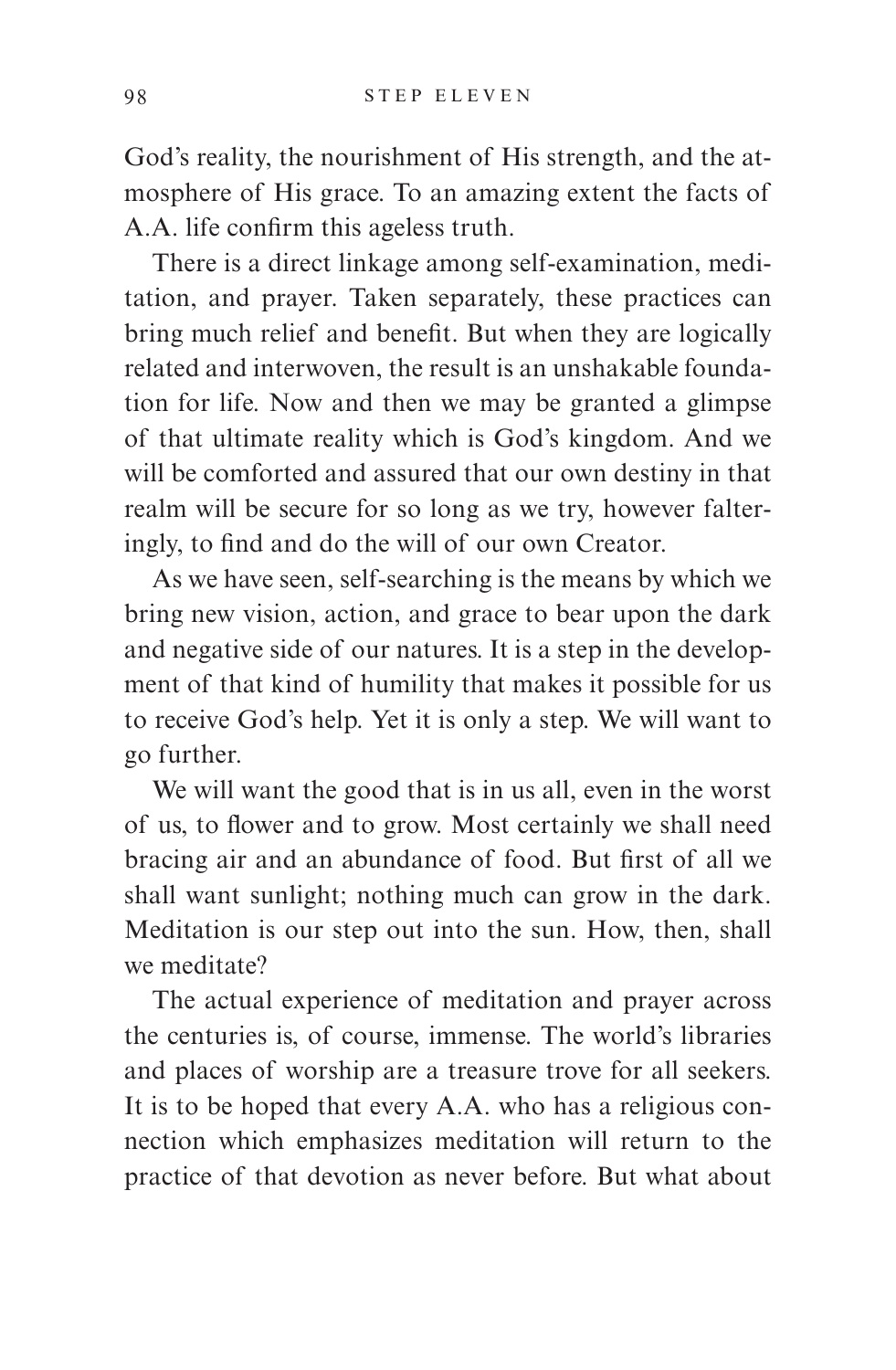the rest of us who, less fortunate, don't even know how to begin?

Well, we might start like this. First let's look at a really good prayer. We won't have far to seek; the great men and women of all religions have left us a wonderful supply. Here let us consider one that is a classic.

Its author was a man who for several hundred years now has been rated as a saint. We won't be biased or scared off by that fact, because although he was not an alcoholic he did, like us, go through the emotional wringer. And as he came out the other side of that painful experience, this prayer was his expression of what he could then see, feel, and wish to become:

"Lord, make me a channel of thy peace—that where there is hatred, I may bring love—that where there is wrong, I may bring the spirit of forgiveness—that where there is discord, I may bring harmony—that where there is error, I may bring truth—that where there is doubt, I may bring faith—that where there is despair, I may bring hope—that where there are shadows, I may bring light that where there is sadness, I may bring joy. Lord, grant that I may seek rather to comfort than to be comforted to understand, than to be understood—to love, than to be loved. For it is by self-forgetting that one finds. It is by forgiving that one is forgiven. It is by dying that one awakens to Eternal Life. Amen."

As beginners in meditation, we might now reread this prayer several times very slowly, savoring every word and trying to take in the deep meaning of each phrase and idea. It will help if we can drop all resistance to what our friend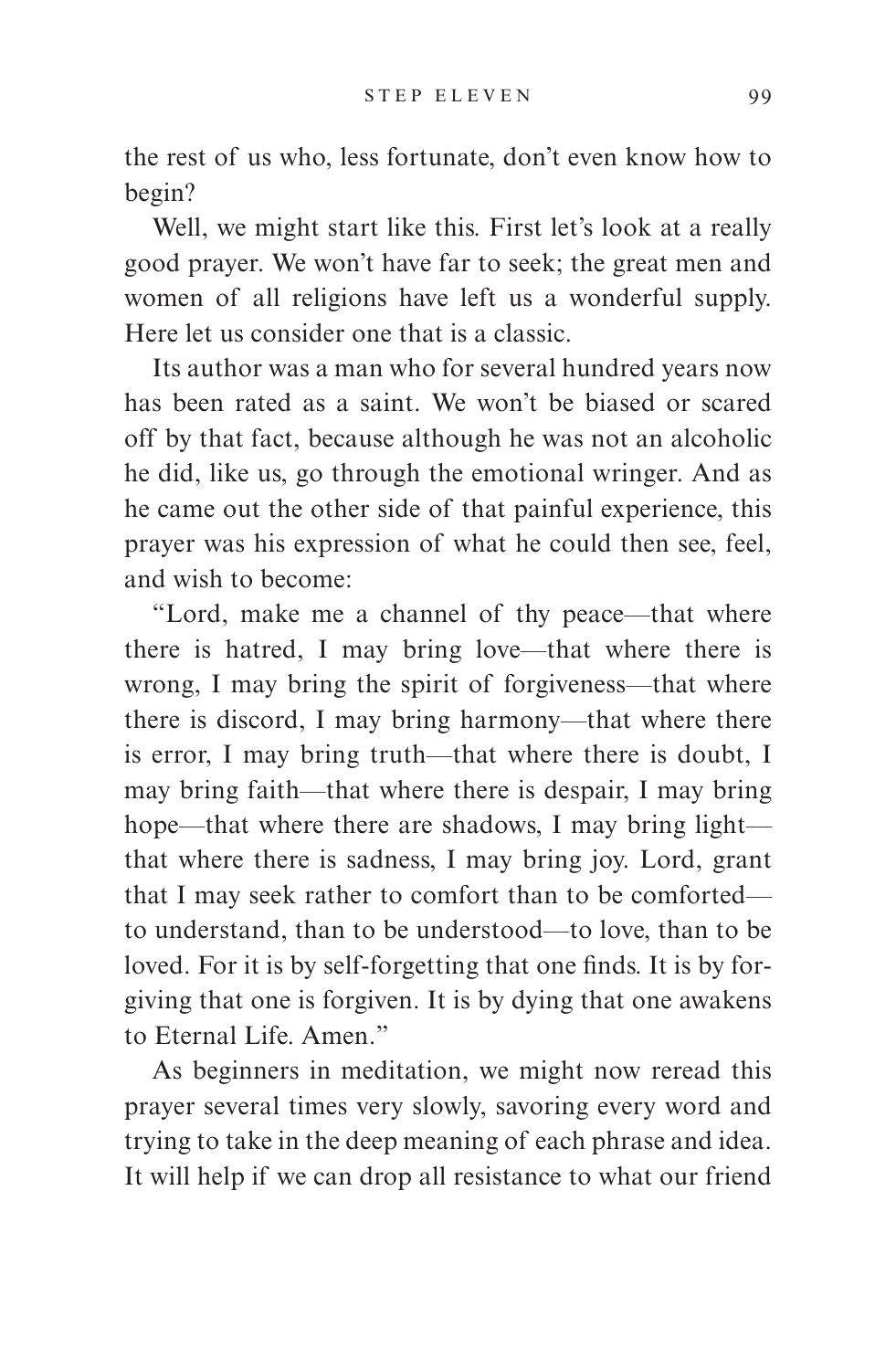says. For in meditation, debate has no place. We rest quietly with the thoughts of someone who knows, so that we may experience and learn.

As though lying upon a sunlit beach, let us relax and breathe deeply of the spiritual atmosphere with which the grace of this prayer surrounds us. Let us become willing to partake and be strengthened and lifted up by the sheer spiritual power, beauty, and love of which these magnificent words are the carriers. Let us look now upon the sea and ponder what its mystery is; and let us lift our eyes to the far horizon, beyond which we shall seek all those wonders still unseen.

"Shucks!" says somebody. "This is nonsense. It isn't practical."

When such thoughts break in, we might recall, a little ruefully, how much store we used to set by imagination as it tried to create reality out of bottles. Yes, we reveled in that sort of thinking, didn't we? And though sober nowadays, don't we often try to do much the same thing? Perhaps our trouble was not that we used our imagination. Perhaps the real trouble was our almost total inability to point imagination toward the right objectives. There's nothing the matter with *constructive* imagination; all sound achievement rests upon it. After all, no man can build a house until he first envisions a plan for it. Well, meditation is like that, too; it helps to envision our spiritual objective before we try to move toward it. So let's get back to that sunlit beach—or to the plains or to the mountains, if you prefer.

When, by such simple devices, we have placed ourselves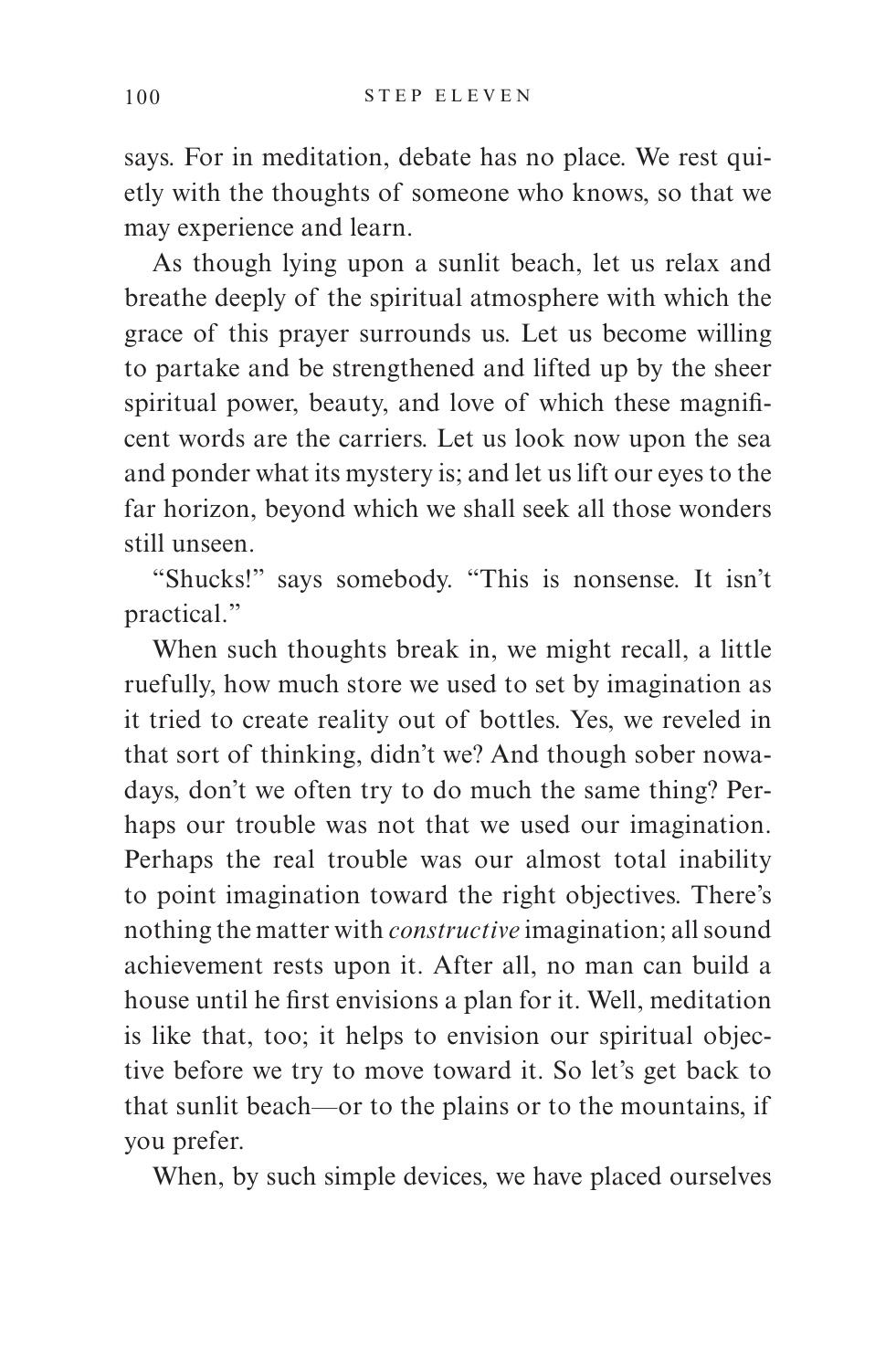in a mood in which we can focus undisturbed on constructive imagination, we might proceed like this:

Once more we read our prayer, and again try to see what its inner essence is. We'll think now about the man who first uttered the prayer. First of all, he wanted to become a "channel." Then he asked for the grace to bring love, forgiveness, harmony, truth, faith, hope, light, and joy to every human being he could.

Next came the expression of an aspiration and a hope for himself. He hoped, God willing, that he might be able to find some of these treasures, too. This he would try to do by what he called self-forgetting. What did he mean by "selfforgetting," and how did he propose to accomplish that?

He thought it better to give comfort than to receive it; better to understand than to be understood; better to forgive than to be forgiven.

This much could be a fragment of what is called meditation, perhaps our very first attempt at a mood, a flier into the realm of spirit, if you like. It ought to be followed by a good look at where we stand now, and a further look at what might happen in our lives were we able to move closer to the ideal we have been trying to glimpse. Meditation is something which can always be further developed. It has no boundaries, either of width or height. Aided by such instruction and example as we can find, it is essentially an individual adventure, something which each one of us works out in his own way. But its object is always the same: to improve our conscious contact with God, with His grace, wisdom, and love. And let's always remember that meditation is in reality intensely practical. One of its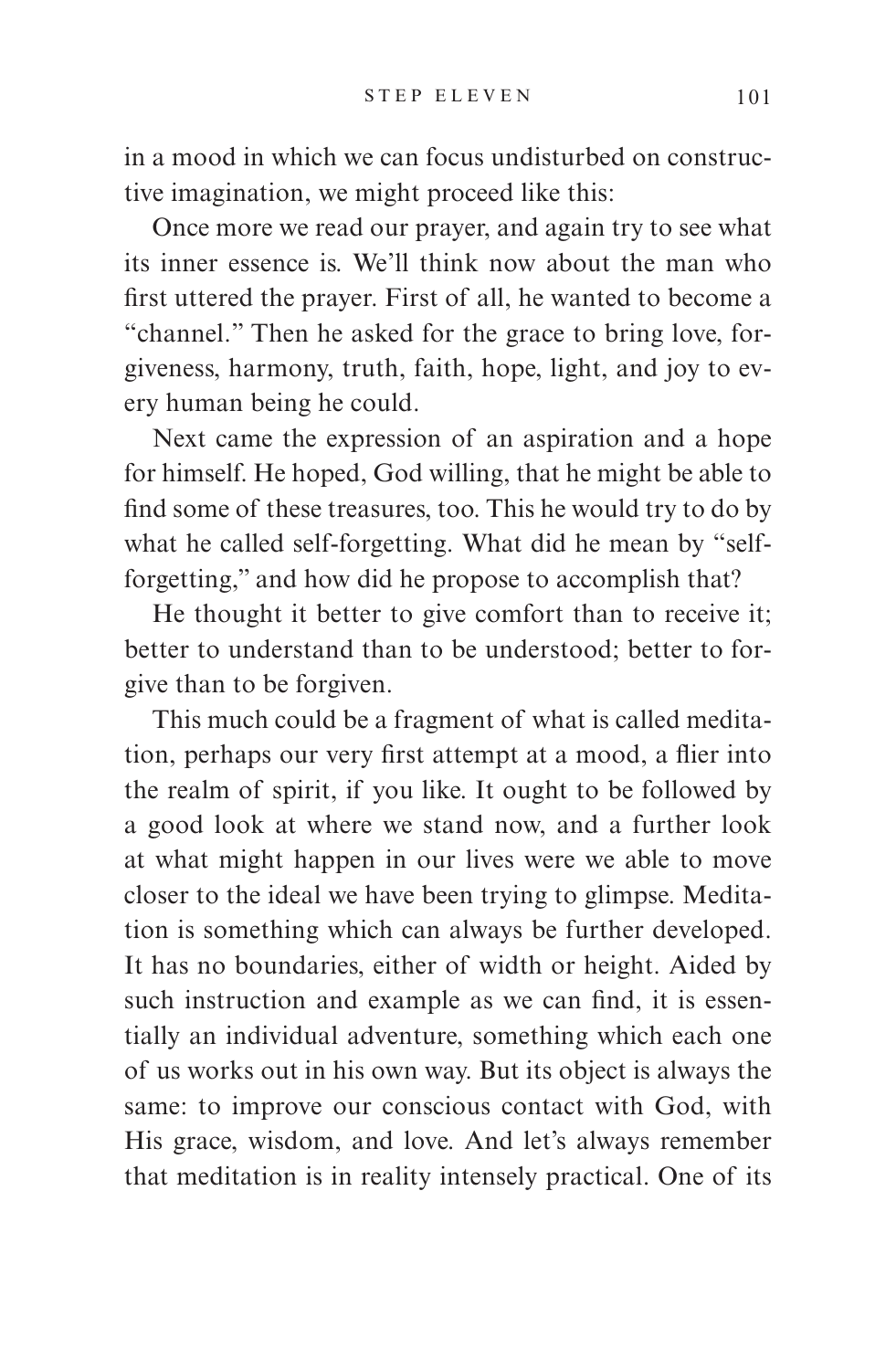first fruits is emotional balance. With it we can broaden and deepen the channel between ourselves and God as we understand Him.

Now, what of prayer? Prayer is the raising of the heart and mind to God—and in this sense it includes meditation. How may we go about it? And how does it fit in with meditation? Prayer, as commonly understood, is a petition to God. Having opened our channel as best we can, we try to ask for those right things of which we and others are in the greatest need. And we think that the whole range of our needs is well defined by that part of Step Eleven which says: "…knowledge of His will for us and the power to carry that out." A request for this fits in any part of our day.

In the morning we think of the hours to come. Perhaps we think of our day's work and the chances it may afford us to be useful and helpful, or of some special problem that it may bring. Possibly today will see a continuation of a serious and as yet unresolved problem left over from yesterday. Our immediate temptation will be to ask for specific solutions to specific problems, and for the ability to help other people as we have already thought they should be helped. In that case, we are asking God to do it *our* way. Therefore, we ought to consider each request carefully to see what its real merit is. Even so, when making specific requests, it will be well to add to each one of them this qualification: "...if it be Thy will." We ask simply that throughout the day God place in us the best understanding of His will that we can have for that day, and that we be given the grace by which we may carry it out.

As the day goes on, we can pause where situations must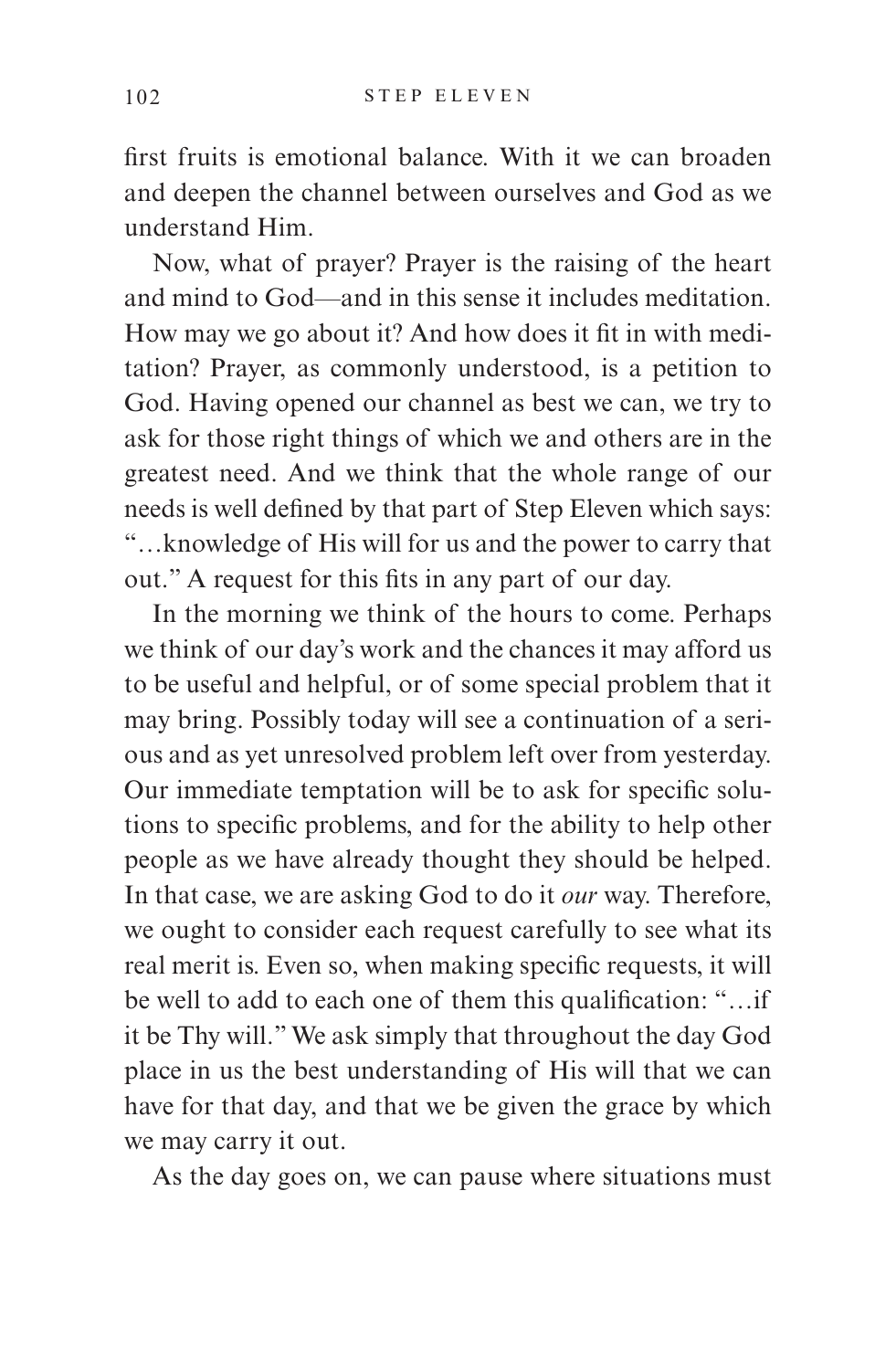be met and decisions made, and renew the simple request: "Thy will, not mine, be done." If at these points our emotional disturbance happens to be great, we will more surely keep our balance, provided we remember, and repeat to ourselves, a particular prayer or phrase that has appealed to us in our reading or meditation. Just saying it over and over will often enable us to clear a channel choked up with anger, fear, frustration, or misunderstanding, and permit us to return to the surest help of all—our search for God's will, not our own, in the moment of stress. At these critical moments, if we remind ourselves that "it is better to comfort than to be comforted, to understand than to be understood, to love than to be loved," we will be following the intent of Step Eleven.

Of course, it is reasonable and understandable that the question is often asked: "*Why* can't we take a specific and troubling dilemma straight to God, and in prayer secure from Him sure and definite answers to our requests?"

This can be done, but it has hazards. We have seen A.A.'s ask with much earnestness and faith for God's explicit guidance on matters ranging all the way from a shattering domestic or financial crisis to correcting a minor personal fault, like tardiness. Quite often, however, the thoughts that *seem* to come from God are not answers at all. They prove to be well-intentioned unconscious rationalizations. The A.A., or indeed any man, who tries to run his life rigidly by this kind of prayer, by this self-serving demand of God for replies, is a particularly disconcerting individual. To any questioning or criticism of his actions he instantly proffers his reliance upon prayer for guidance in all matters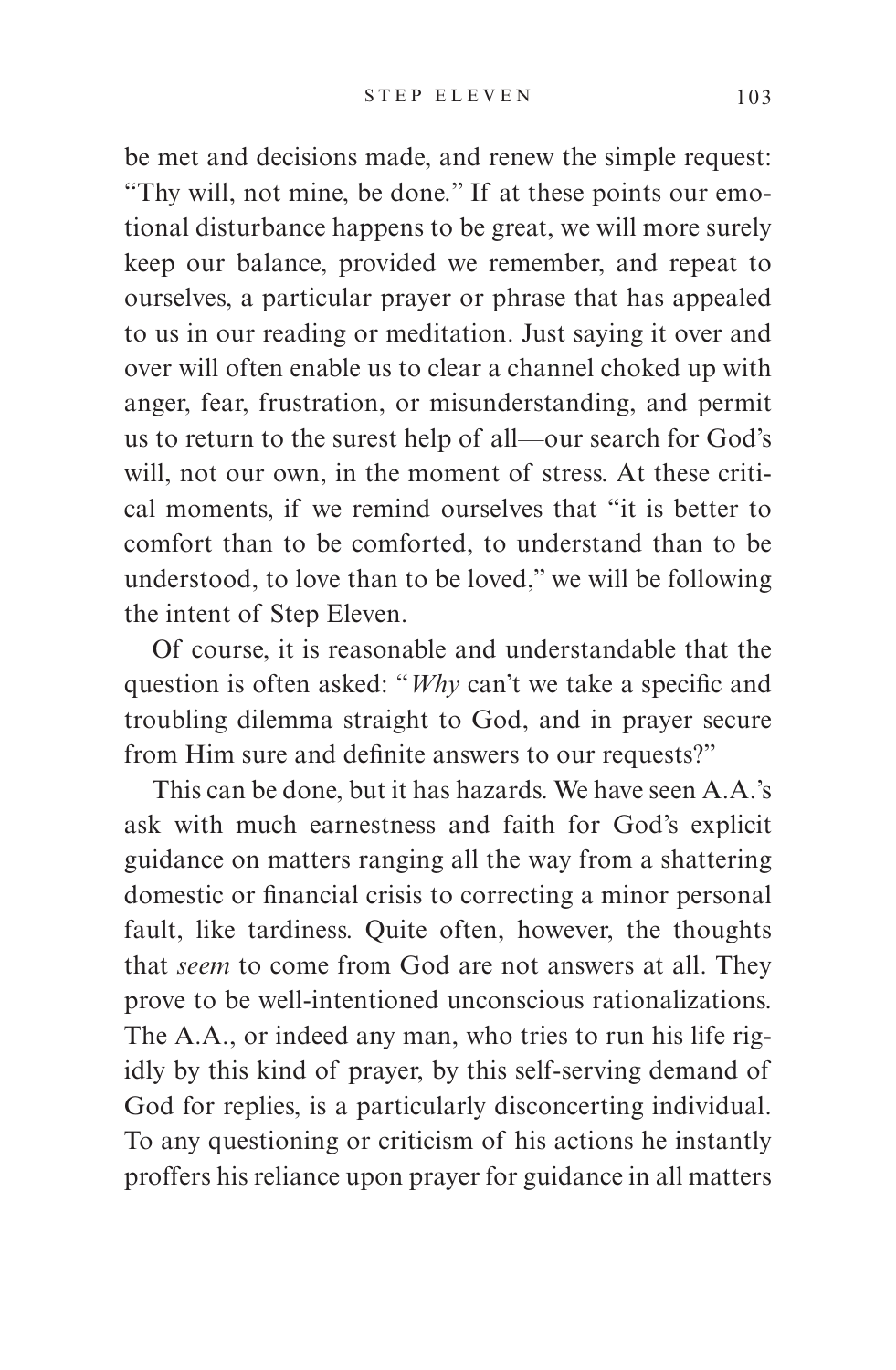104 STEP ELEVEN

great or small. He may have forgotten the possibility that his own wishful thinking and the human tendency to rationalize have distorted his so-called guidance. With the best of intentions, he tends to force his own will into all sorts of situations and problems with the comfortable assurance that he is acting under God's specific direction. Under such an illusion, he can of course create great havoc without in the least intending it.

We also fall into another similar temptation. We form ideas as to what we think God's will is for other people. We say to ourselves, "This one ought to be cured of his fatal malady," or "That one ought to be relieved of his emotional pain," and we pray for these specific things. Such prayers, of course, are fundamentally good acts, but often they are based upon a supposition that we know God's will for the person for whom we pray. This means that side by side with an earnest prayer there can be a certain amount of presumption and conceit in us. It is A.A.'s experience that particularly in these cases we ought to pray that God's will, whatever it is, be done for others as well as for ourselves.

In A.A. we have found that the actual good results of prayer are beyond question. They are matters of knowledge and experience. All those who have persisted have found strength not ordinarily their own. They have found wisdom beyond their usual capability. And they have increasingly found a peace of mind which can stand firm in the face of difficult circumstances.

We discover that we do receive guidance for our lives to just about the extent that we stop making demands upon God to give it to us on order and on our terms. Almost